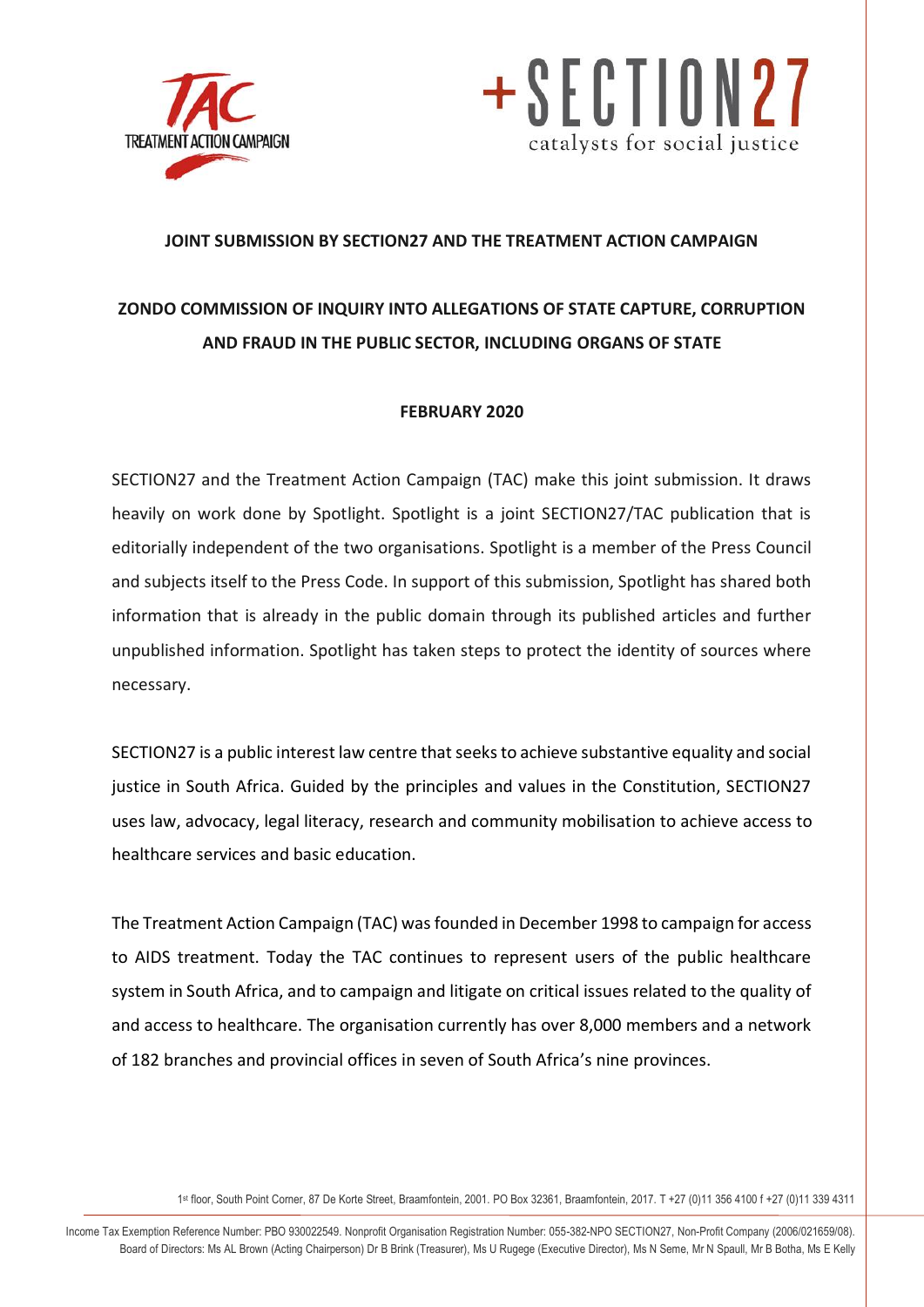#### **Structure of the submission**

Our primary concern is the detrimental impact that corruption has on the quality of services provided in the public healthcare system in particular. Corruption is directly influencing the lives of many people living in South Africa. **Corruption impacts whether or not an ambulance comes in time or at all, whether that ambulance - if it comes - is properly equipped and staffed, or whether or not surgeries are delayed or cancelled due to problems with theatre equipment.** This submission aims to illustrate that corruption has a direct impact on people's constitutional rights to access health care services.

Apart from the impact corruption has on specific areas of service delivery, it also has a broader systemic impact corruption on the public healthcare system. In some cases, under-qualified persons have been appointed to important positions to - we believe - oil the wheels for corruption. In some instances, qualified and committed persons have been pushed aside because they stood in the way of corrupt activities. We believe that much management capacity has been lost in the public healthcare system in this way and that this loss of capacity is a key contributing factor to the low staff morale and the poor quality of service in much of the healthcare system.

We also wish to make the commission aware of a 2015 academic article by Professor Laetitia Rispel and others titled "Exploring corruption in the South African health sector" published in the journal Health Policy and Planning.

#### Rispel states that,

"*Notwithstanding the lack of global validated indicators to measure corruption, our findings suggest that corruption is a problem in the South African healthcare sector. Corruption is influenced by adverse agent selection, lack of mechanisms to detect corruption and a failure to sanction those involved in corrupt activities. We conclude that appropriate legislation is a necessary, but not sufficient intervention to reduce corruption. We propose that mechanisms to reduce corruption must include the political will to run corruption-free health services, effective government to enforce laws, appropriate systems, and citizen involvement and advocacy to hold public officials accountable. Importantly, the institutionalization of a functional bureaucracy and public servants with the right skills, competencies, ethics and value*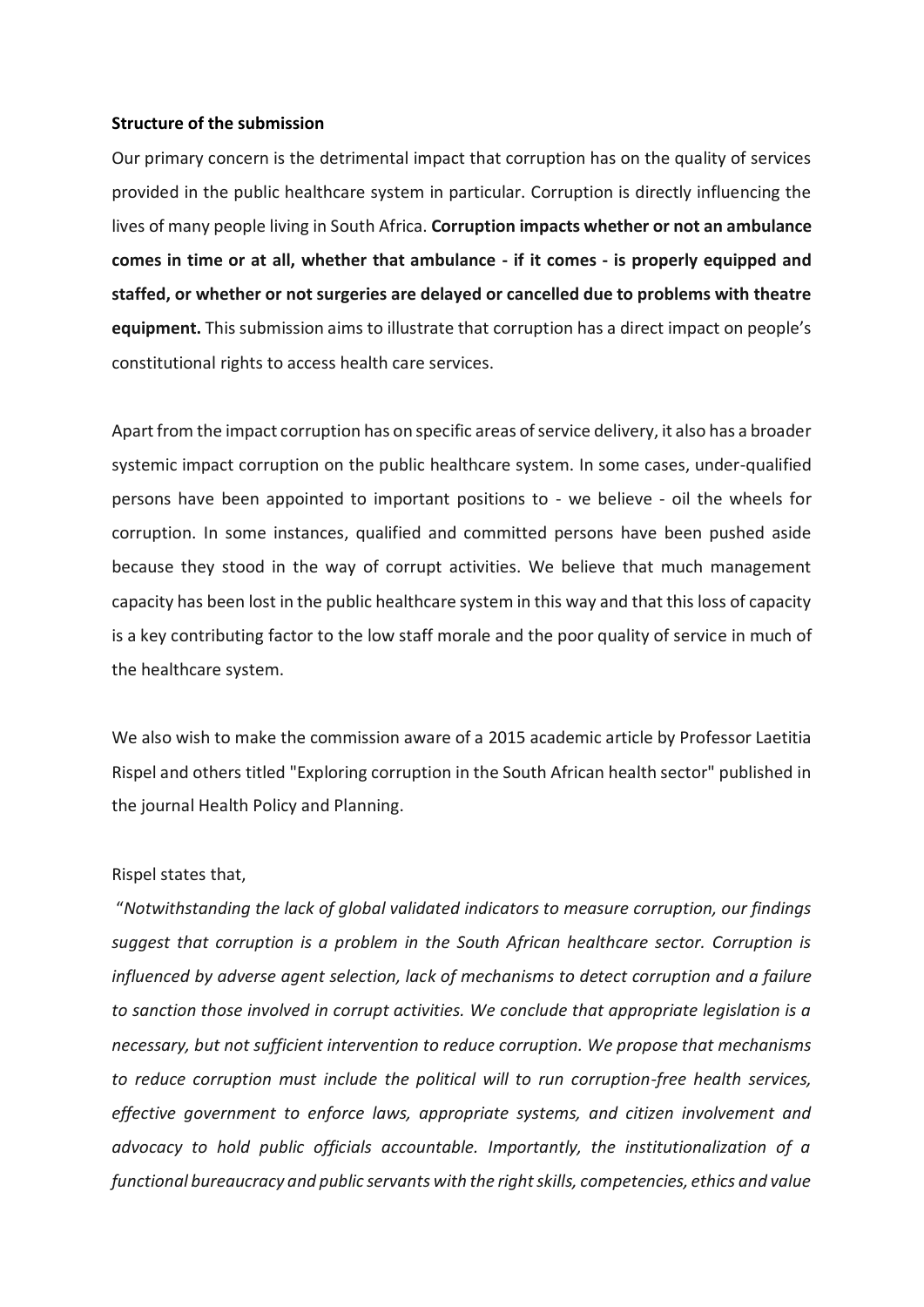*systems and whose interests are aligned with health system goals are critical interventions in the fight against corruption*." <sup>1</sup>

The Rispel article suggests that much of what we identify in this submission are systemic weaknesses that have been around for some time. While these weaknesses pre-date what is now generally referred to as state capture, we believe that these weaknesses were exploited with particular abandon and impunity during the state capture years. In addition, while corruption is apparently widespread and often opportunistic, it does appear that some of the corruption we identify was coordinated across provinces and involved at least some players in the wider state capture project.

The Special Investigating Unit (SIU) has recently recognised the health sector as highly susceptible to corruption and its review of the health sector indicated a range of corrupt practices that include the sharp increase in fraudulent medico-legal negligence claims, medical aid fraud, regulatory weakness and compliance enforcement as well as pharmaceutical companies' anti-competitive practices in contravention of legislation.

We will deal with the following issues in turn:

<u>.</u>

- Ground ambulance contracts with the company Buthelezi EMS in the Free State and North West;
- Aeromedical contracts with the joint venture Buthelezi HEMS in the Free State, North West, Mpumalanga and Limpopo and the role of National Treasury in these contracts;
- A medical equipment contract with the company Mediquip Hub SA in the Free State;
- Unlawful clinical trial and contract with the company ReGenesis in the Free State;
- Various other contracts and cases of concern in various provinces.

Finally, we will provide some common, systemic problems and problematic dynamics in government relating to health and corruption.

<sup>&</sup>lt;sup>1</sup> Rispel, Laetitia C., Pieter de Jager, and Sharon Fonn. "Exploring corruption in the South African health sector." *Health Policy and Planning* 31, no. 2 (2015): 239. <https://academic.oup.com/heapol/article/31/2/239/2355603>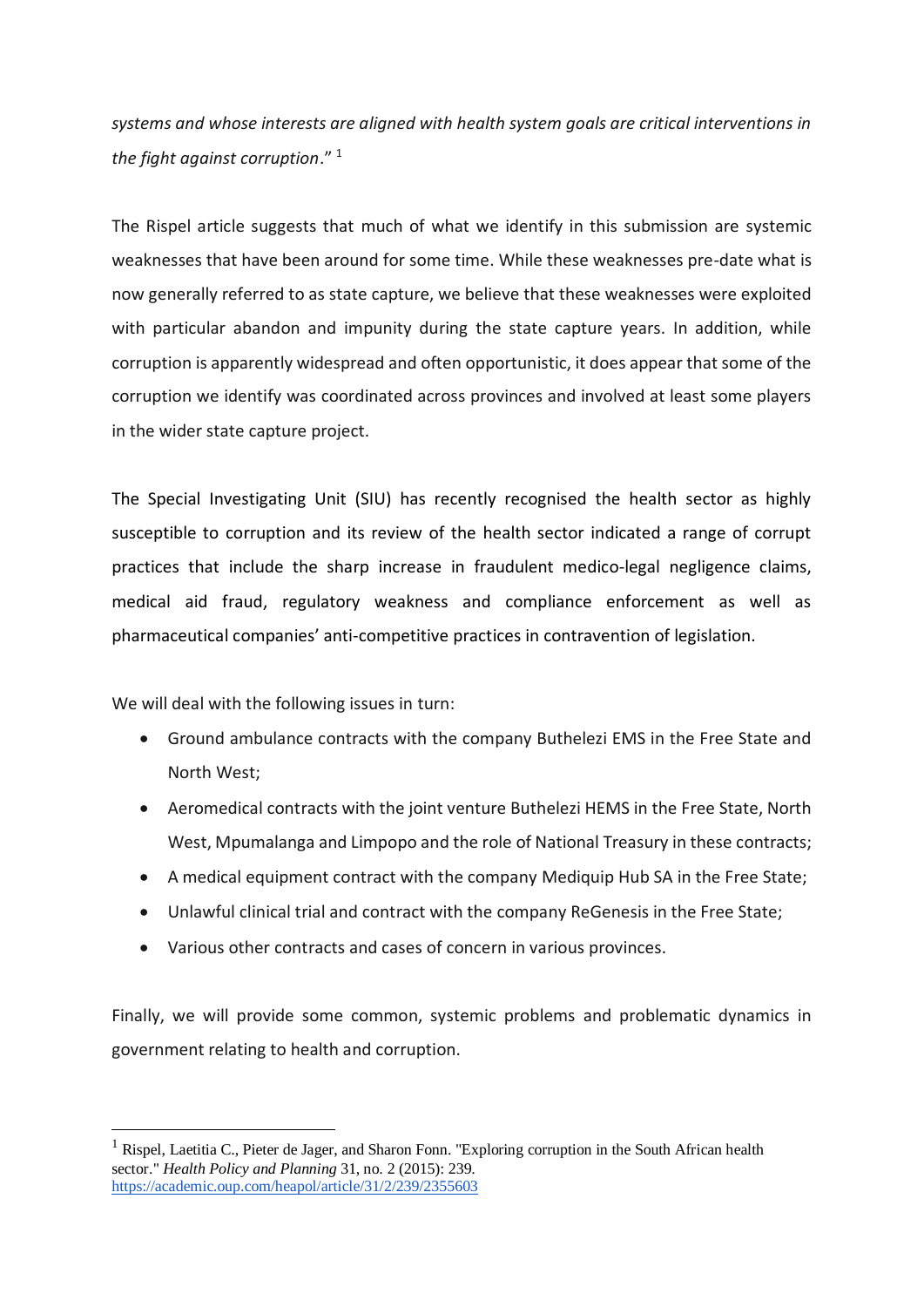## **Ground ambulance contracts with the company Buthelezi EMS in the Free State and North West.**

In August 2013, Professor Martiens Schoon published an article in the South African Medical Journal showing that maternal mortality in the Free State decreased from 279/100 000 live births during 2011 to 152/100 000 live births during 2012 due to the purchase of new ambulances and the expansion of the state-run inter-facility transfer service. The study offered a vindication that investing in a state-run inter-facility transfer service could save lives.<sup>2</sup>

Towards the end of 2013, mere months after the publication of the SAMJ article, the Free State Department of Health decided to outsource its inter-facility transfer service (ground ambulance service) to a private company. We have not been provided with any reasons for the decision to outsource this service. They were the first of only two provinces to do so (the North West would follow). Other provinces make use of some private ambulance services, but not through large tenders. In December 2013, a three-year contract was awarded to the company Buthelezi EMS to provide an inter-facility transfer service in the province. One competitor company claimed they had never seen the tender advertisement. The Free State Department of Health declined to provide Spotlight with information as to where the tender was advertised. We have not been able to find any evidence that it was ever advertised. By all accounts Buthelezi EMS was a very small company at the time and did not have the capacity to service the entire Free State province. They were also not based in the province but in Gauteng.

The Director of Buthelezi EMS is Mr Thapelo Buthelezi. Companies and International Properties Commission (CIPC) records indicate that Mr Buthelezi has registered a number of companies with similar names. These include: Buthelezi EMS CC, Buthelezi EMS (PTY) LTD, B EMS CC, Buthelezi HEMS CC, Buthelezi Helicopter EMS (PTY) LTD, and Buthelezi One Stop

<u>.</u>

 $2$  Schoon, Marthinus Gerhardus. "Impact of inter-facility transport on maternal mortality in the Free State Province." *South African Medical Journal* 103, no. 8 (2013): 534-537. <http://www.samj.org.za/index.php/samj/article/view/6828/5286>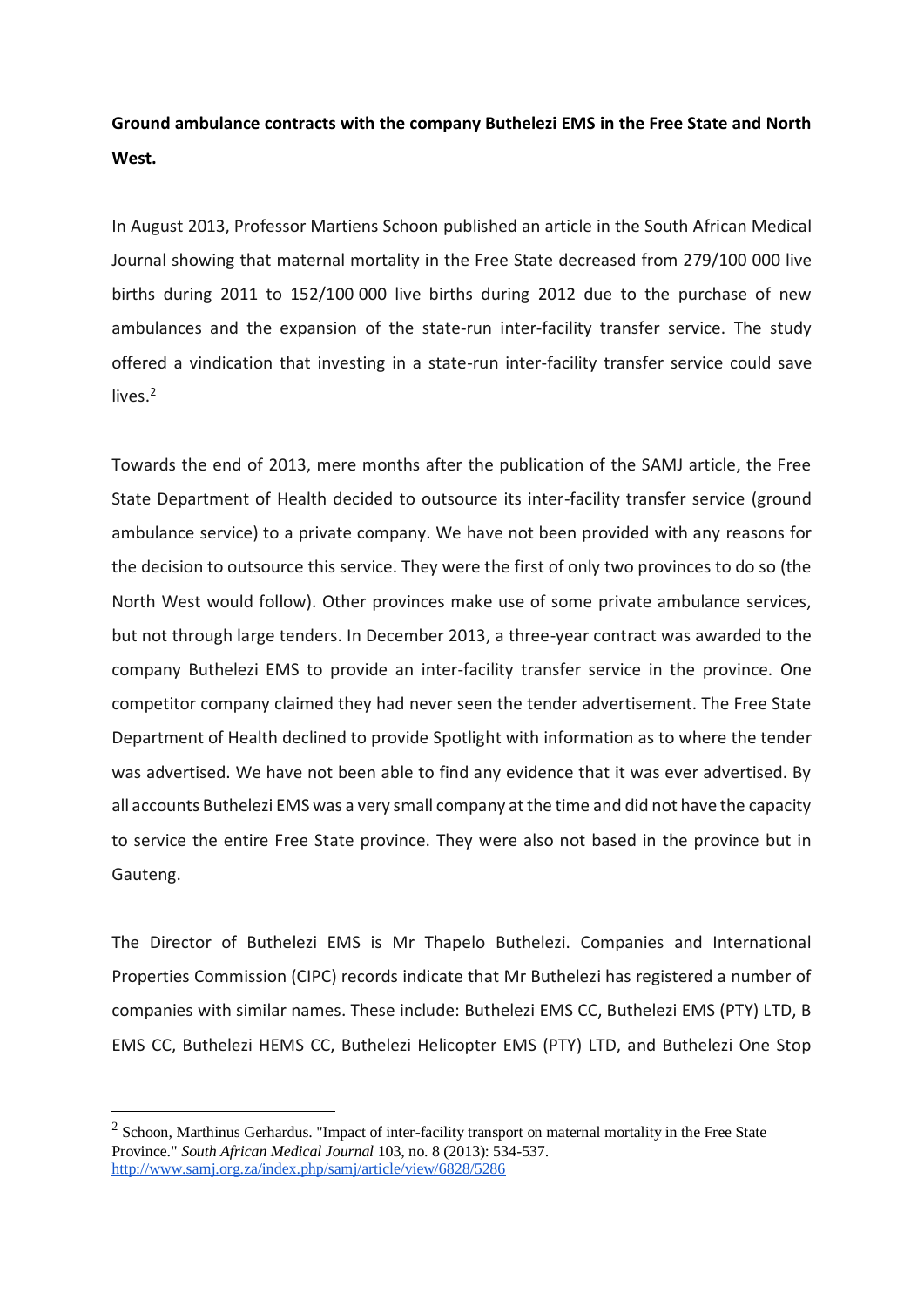Emergency Medical Services CC. CIPC records indicate that many of these companies were in deregistration at various times due to tax non-compliance. In one instance, the name of the company appearing on an invoice provided to the North West Department of Health did not correspond to the CIPC registration number linked to that name. We suspect that an audit of all Buthelezi company contracts with the state and the related CIPC registrations and tax statuses at the time may shed some light on why Mr Buthelezi registered so many companies with similar names. We have been made aware of alleged South African Revenue Service (SARS) rulings against Mr Buthelezi – although SARS would not confirm this. CIPC records also reveal that some of his companies failed to file Annual Returns. This could impact on his ability to produce tax certificates, a key document when signing a tender contract.

In March 2016, Buthelezi EMS received the bulk of the North West's three-year, inter-facility transfer tender. A company called High Care EMS received the remainder. The directors of the two companies, Mr Thapelo Buthelezi and Mr Mogale Clifford Mahlo are also listed in CIPC records as co-directors of the companies Vosloorus Ambulance Services CC and VAS Emergency Medical Services. This seems to confirm information that High Care operated as a front company for Buthelezi. The North West tender process raises concerns for the following reasons:

- The tender specifications were allegedly changed after the award of the tender to allow for P1, P2 and P3 transfers – having initially only provided for P1 transfers. P1 is very serious, potentially life threatening; P2 means the patient needs to go to hospital, can become life threatening if not treated and P3 is minor injuries.
- The tender specifications were allegedly changed after the award of the tender to allow for transfer between hospitals, clinics and community healthcare centres. The initial specifications only provided for transfers between hospitals. This change vastly expanded the scope of the tender.
- While the tender required that the successful bidder have a presence (ambulance, response car, advanced life support paramedic) in each sub-district, Buthelezi EMS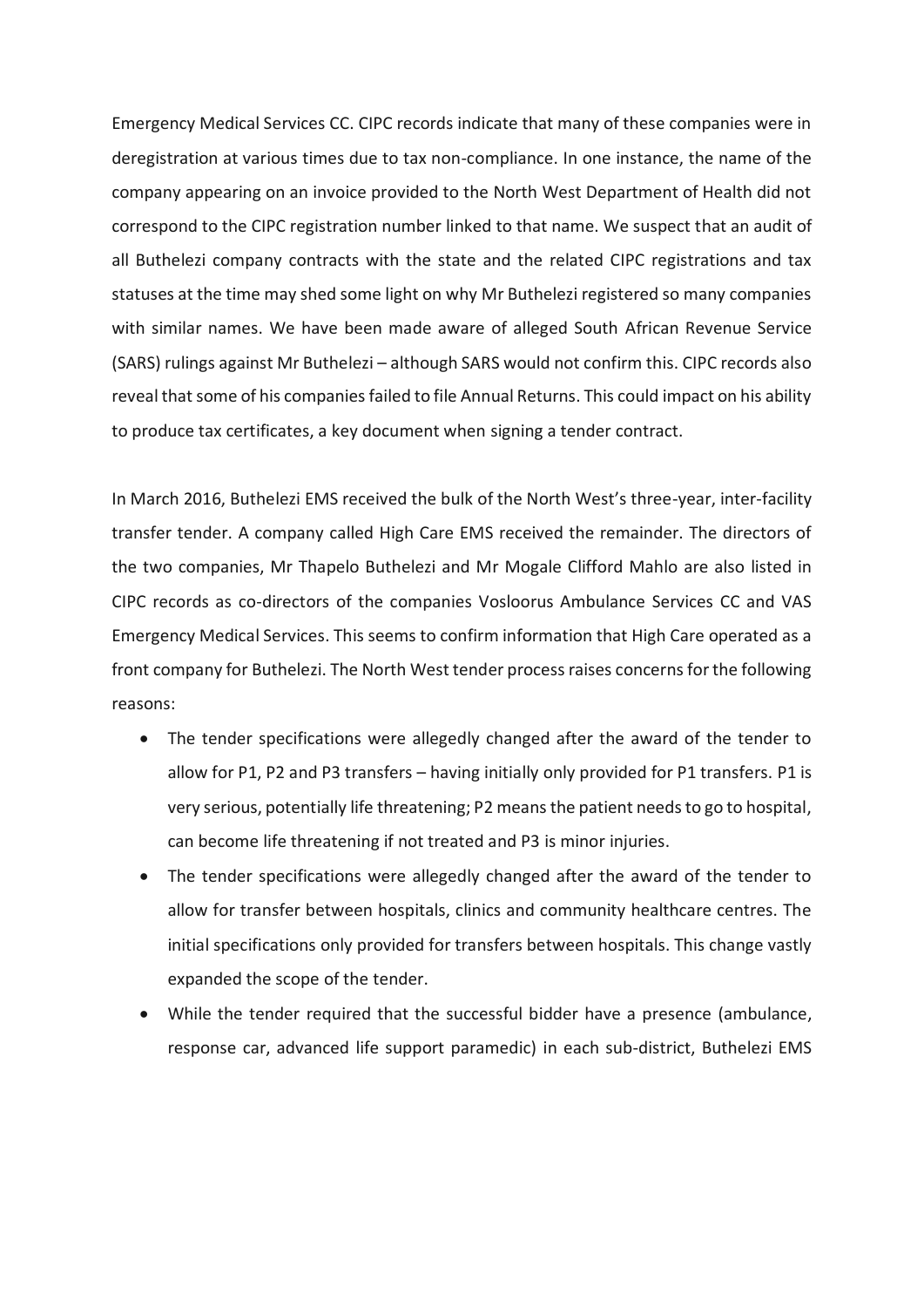were awarded the contract in districts where they did not have this capacity in subdistricts, according to a well-placed source in the Department.<sup>3</sup>

 Healthcare workers allege that the quality of service provided by Buthelezi EMS is often very poor. Spotlight first reported on this in July 2016<sup>4</sup> and again in April 2018.<sup>5</sup> Allegations include long waiting times, overcrowding in ambulances, rude and underqualified staff, and ambulances that lack equipment and consumables.

Internal North West Department of Health documents suggest that Buthelezi EMS was grossly overcharging the department. Our understanding is that this over-charging was raised in departmental meetings, but that orders were given to pay the invoices irrespectively. This changed when the department was placed under administration. We understand that since the department was placed under administration there has been an audit of the invoices and reduced amounts were paid to the company.

While it appears that inflated invoices were submitted in the North West without much effort at justification, alleged overcharging in the Free State took another form. Well-placed sources allege that Buthelezi EMS inflated costs by (a) charging for longer distances than were actually travelled and (b) charging for five separate trips when five patients were transported in one ambulance.

Spotlight has viewed internal Free State government figures that indicated extreme overspending on the province's emergency medical services budget. The overspending listed below has negative impacts on other healthcare areas:

● In 2015/2016 the department spent R152 million on EMS, overspending their budget by R88 million;

<u>.</u>

<sup>&</sup>lt;sup>3</sup> Thom, Anso and Marcus Low. "Health4Sale Part 2: NorthWest pays double for dubious private ambulance service." Spotlight NPS, April 19, 2018. [https://www.spotlightnsp.co.za/2018/04/19/northwest-pays-double](https://www.spotlightnsp.co.za/2018/04/19/northwest-pays-double-dubious-private-ambulance-service/)[dubious-private-ambulance-service/](https://www.spotlightnsp.co.za/2018/04/19/northwest-pays-double-dubious-private-ambulance-service/)

 $<sup>4</sup>$  Ho, Ufrieda. "Buthelezi EMS remains a problem and a mystery." Spotlight NPS, July 18, 2016.</sup> <https://www.spotlightnsp.co.za/2016/07/18/buthelezi-ems-remains-problem-mystery/>

<sup>5</sup> Thom, Anso and Marcus Low. "Health4Sale Part 4: Buthelezi EMS running a taxi service, not an ambulance service – Doctors and nurses." Spotlight NPS, April 23, 2018.

[https://www.spotlightnsp.co.za/2018/04/23/health4sale-part-4-buthelezi-ems-running-taxi-service-not](https://www.spotlightnsp.co.za/2018/04/23/health4sale-part-4-buthelezi-ems-running-taxi-service-not-ambulance-service-doctors-nurses/)[ambulance-service-doctors-nurses/](https://www.spotlightnsp.co.za/2018/04/23/health4sale-part-4-buthelezi-ems-running-taxi-service-not-ambulance-service-doctors-nurses/)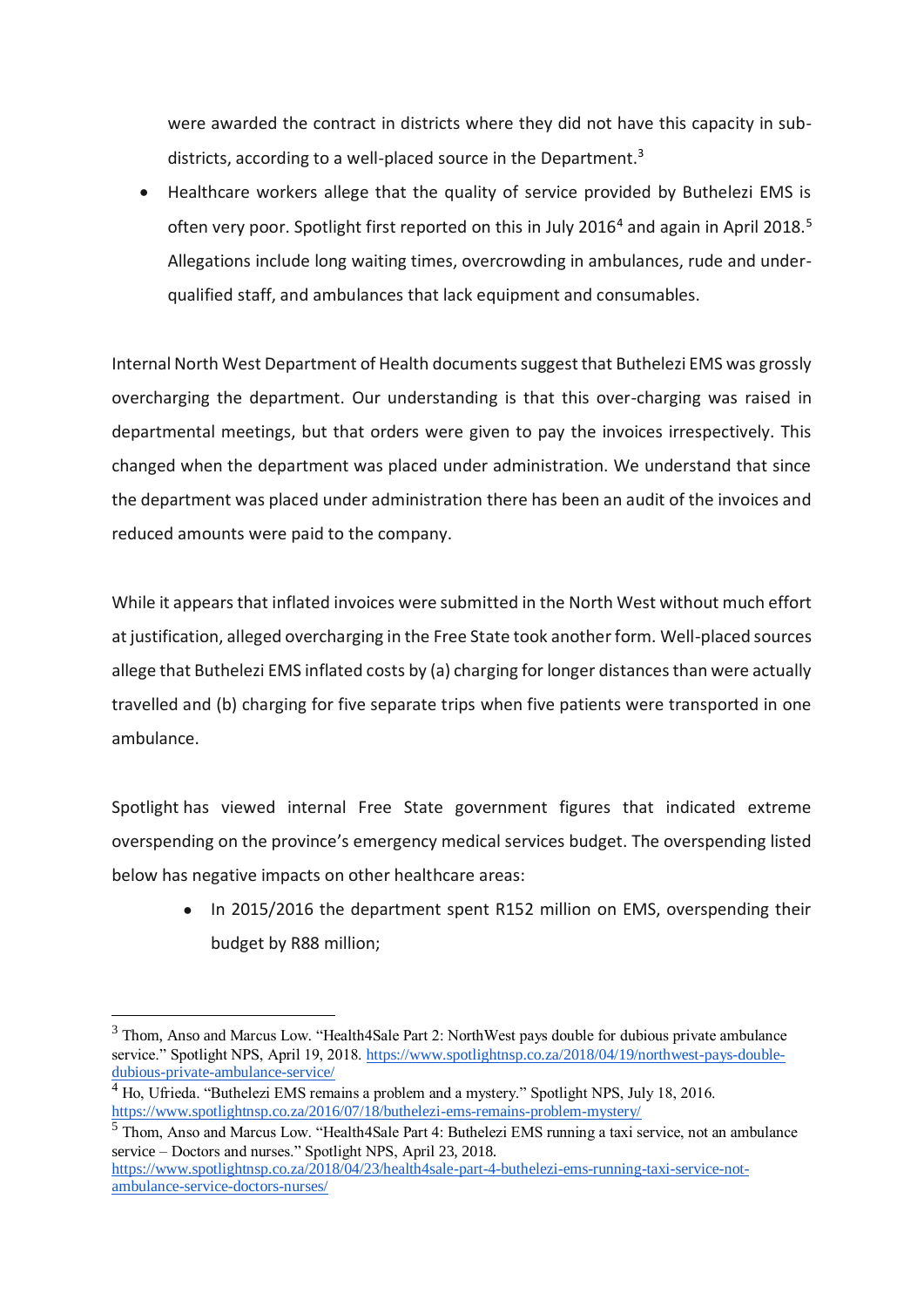- In 2016/2017 the department spent R163 million on EMS, overspending their budget by R86 million;
- By the time the figures were generated, the EMS expenditure for the 2017/2018 financial year up to that point was R161 million, already overspending the budget by R117 million.

At the time of the Buthelezi EMS contract in the North West, the head of the province's health department was Mr Thabo Lekalakala, who has since been suspended. Lekalakala was allegedly appointed as Head of Department without meeting the job requirements. The then Minister of Health Dr Aaron Motsoaledi is on record saying that Lekalakala should be charged. The appointment of Mr Lekalakala is suspicious and should be investigated. Sources within the provincial department of health allege that appointments were often made based purely on political considerations and not on qualifications or fitness for positions.

Over R100 million from the Comprehensive HIV and AIDS Conditional Grant were used by the North West Department of Health to pay for inter-facility transfer services provided by Buthelezi EMS and High Care EMS from 2016 to 2018. Use of funds from the HIV conditional grant for non-HIV-related services is unlawful. In May 2016, a letter from the office of the head of the provincial department of health instructed that R36 million from the HIV conditional grant should be used to pay the two companies. In April 2018, the National Department of Health told Spotlight that in the 2017/2018 financial year, R93 million in HIV conditional grant funds was set aside in the North West province for paying private providers for inter-facility transfers (the two contracted companies were Buthelezi EMS and High Care EMS). Apart from misuse at funds at a provincial level, this also indicates a lack of oversight from the National Department of Health, which has to approve HIV conditional grant business plans.<sup>6</sup>

1

<sup>6</sup> Thom, Anso and Marcus Low. "Health4Sale Part 1: North West blows HIV money on controversial private ambulance service." Spotlight NSP, April 18, 2018. [https://www.spotlightnsp.co.za/2018/04/18/health4sale-north-west-blows-hiv-money-controversial-private](https://www.spotlightnsp.co.za/2018/04/18/health4sale-north-west-blows-hiv-money-controversial-private-ambulance-service/)[ambulance-service/](https://www.spotlightnsp.co.za/2018/04/18/health4sale-north-west-blows-hiv-money-controversial-private-ambulance-service/)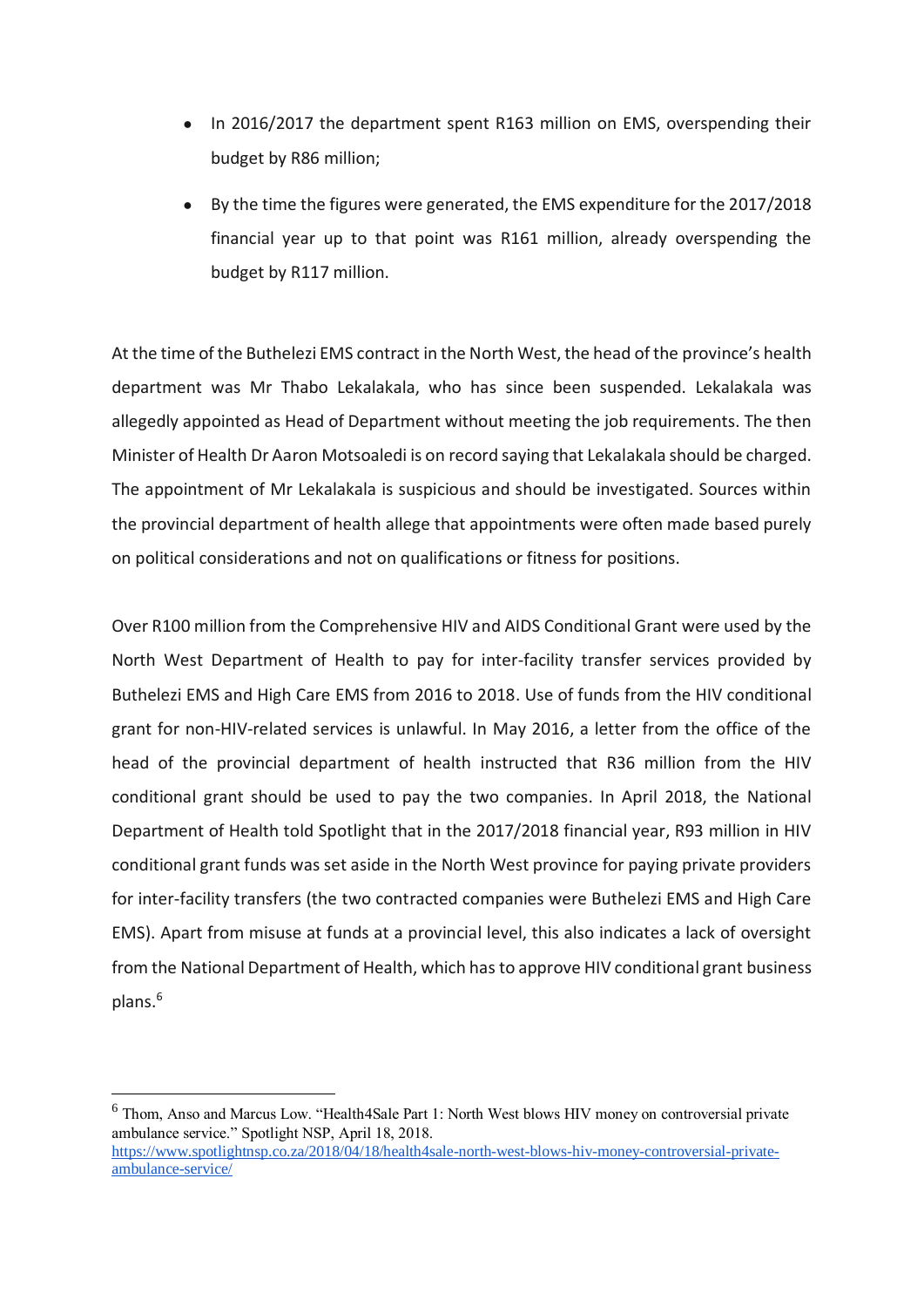The Free State Department of Health was under provincial treasury administration for most of the period from 17 March 2014 to 15 February 2018. However, on 3 February 2017, then Free State Premier Ace Magashule signed a memorandum decreeing that the department would effectively be taken out of administration from 6 to 10 February 2017. During this fiveday period a backdated increase for Buthelezi EMS was signed off. We understand that such backdated increases are highly unusual in government contracts.

## **Aeromedical contracts with the joint venture Buthelezi HEMS in the Free State, North West, Mpumalanga and Limpopo and the role of National Treasury in these contracts.**

Aeromedical services can play an important part in the delivery of healthcare services. Aeromedical services can broadly be divided into two areas: (a) Attending to medical emergencies – typically by flying helicopters to the scene of an accident and transporting patients to hospitals and (b) outreach, where healthcare workers are flown by helicopter or aeroplane to provide a healthcare service in a remote area. Both types are often life-saving.

While the below narrative is complex and has many strands, a key element is the series of suspicious decisions which benefited a joint venture called Buthelezi HEMS. Buthelezi HEMS is a joint venture between Buthelezi EMS, the same company mentioned above, and a company called HALO Aviation.

HALO Aviation (HELICOPTER AND AIRPLANE LOGISTICAL OPERATIONS (PTY) Ltd) is a company providing primarily aeromedical services. Its directors are Ryan Horsman and Tebogo Sehona. Mark McConnell and James Siegrist were also directors in the period relating to the below.

Another key entity in this case is Red Cross Air Mercy Service (AMS). AMS is a non-profit that was founded in 1966.

RT-79 2015 was a 3-year transversal contract for aeromedical services administered by National Treasury. Provinces could opt to participate in the tender or not. Limpopo, KwaZulu-Natal, Mpumalanga participated. RT-79 2015 was suspended by National Treasury in May 2016 based on a technicality in the tender specifications relating to a utilisation factor that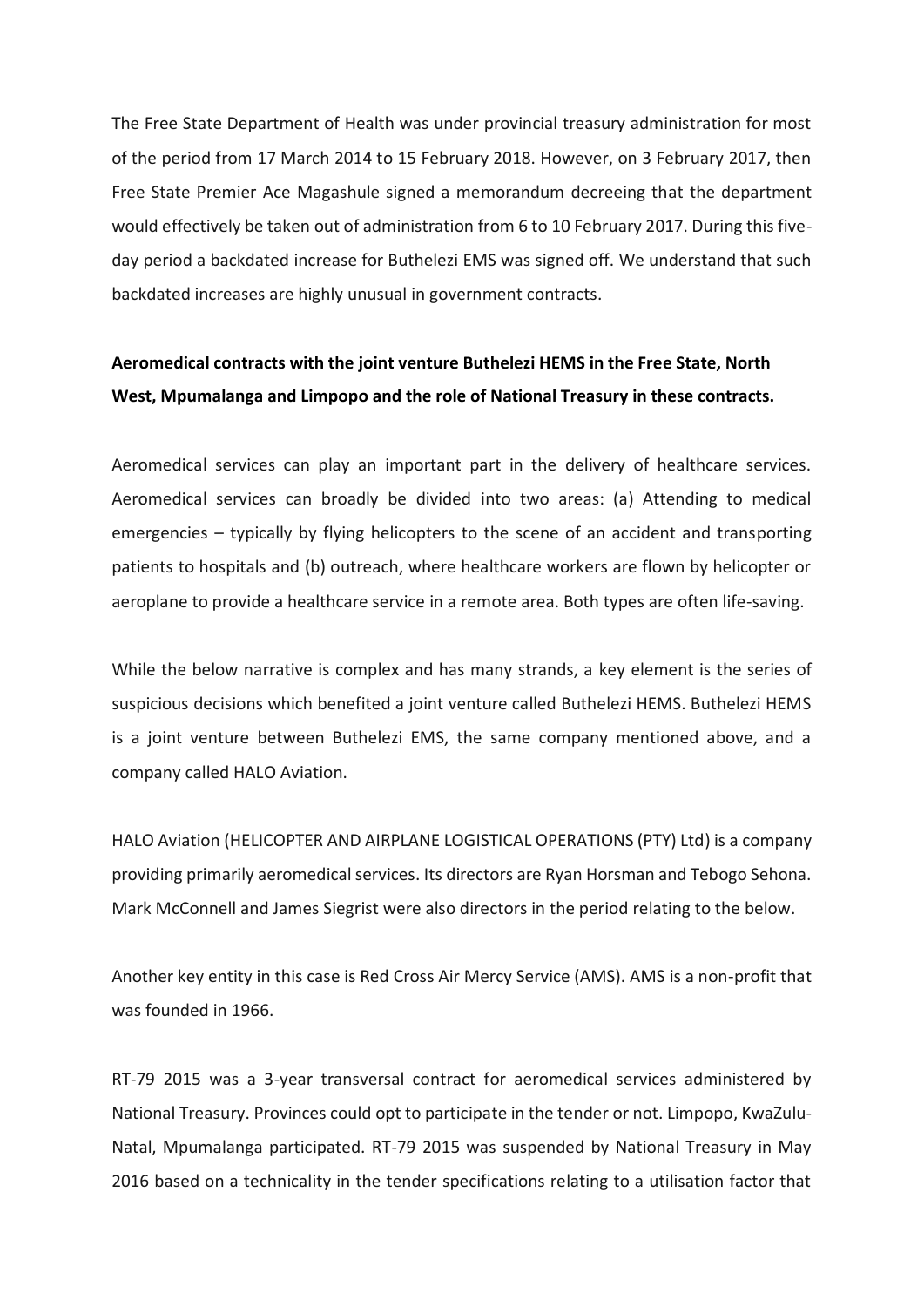was not disclosed. This cancelation was particularly puzzling given that various concerns with the tender specification brought to National Treasury's attention prior to the award of the tender were not addressed. The suspension of RT-79 became the subject of litigation between AMS and National Treasury. In November 2017 the Supreme Court of Appeal (SCA) found in favour of AMS and ordered that RT-79 should continue. All of this is explained in detail in court documents. As discussed below, the suspension of RT-79 created a vacuum that was soon filled by various questionable contracts. It cannot be ruled out that this vacuum may have been created intentionally.

The Free State Department of Health did not participate in RT-79 2015. Instead, it ran its own aeromedical tender awarded in 2015 to Buthelezi HEMS.

Following the cancelation of RT-79, the piggy-backing provision in the PFMA was used to give Buthelezi HEMS contracts in both Limpopo and Mpumalanga by piggy-backing on the Free State tender. The same provision was used to contract Buthelezi HEMS in the North West province – although the North West never participated in RT-79 to begin with.

AMS claims that they were not asked whether they could continue to provide the service in Mpumalanga and Limpopo – as one might have expected given that they were the service providers at the time RT-79 2015 was suspended. The two provinces could have asked them to continue on a month-to-month basis or to bid again. Instead, it seems no service providers other than Buthelezi HEMS were considered.

## **The Mpumalanga Department of Health ignored advice from the Mpumalanga Treasury and allegedly contravened the PFMA**:

On 29 June 2016 Dr Savera Mohangi, Head of the Mpumalanga Department of Health, wrote to the province's treasury indicating that the department wished to piggy-back on a contract between the Free State Department of Health and Buthelezi HEMS rather than going through a tender process. In her motivation for proceeding with the contract for aeromedical services, Dr Mohangi claimed that critical patients could be transported by road "due to their conditions which would result in loss of life due to prolonged transportation times as well as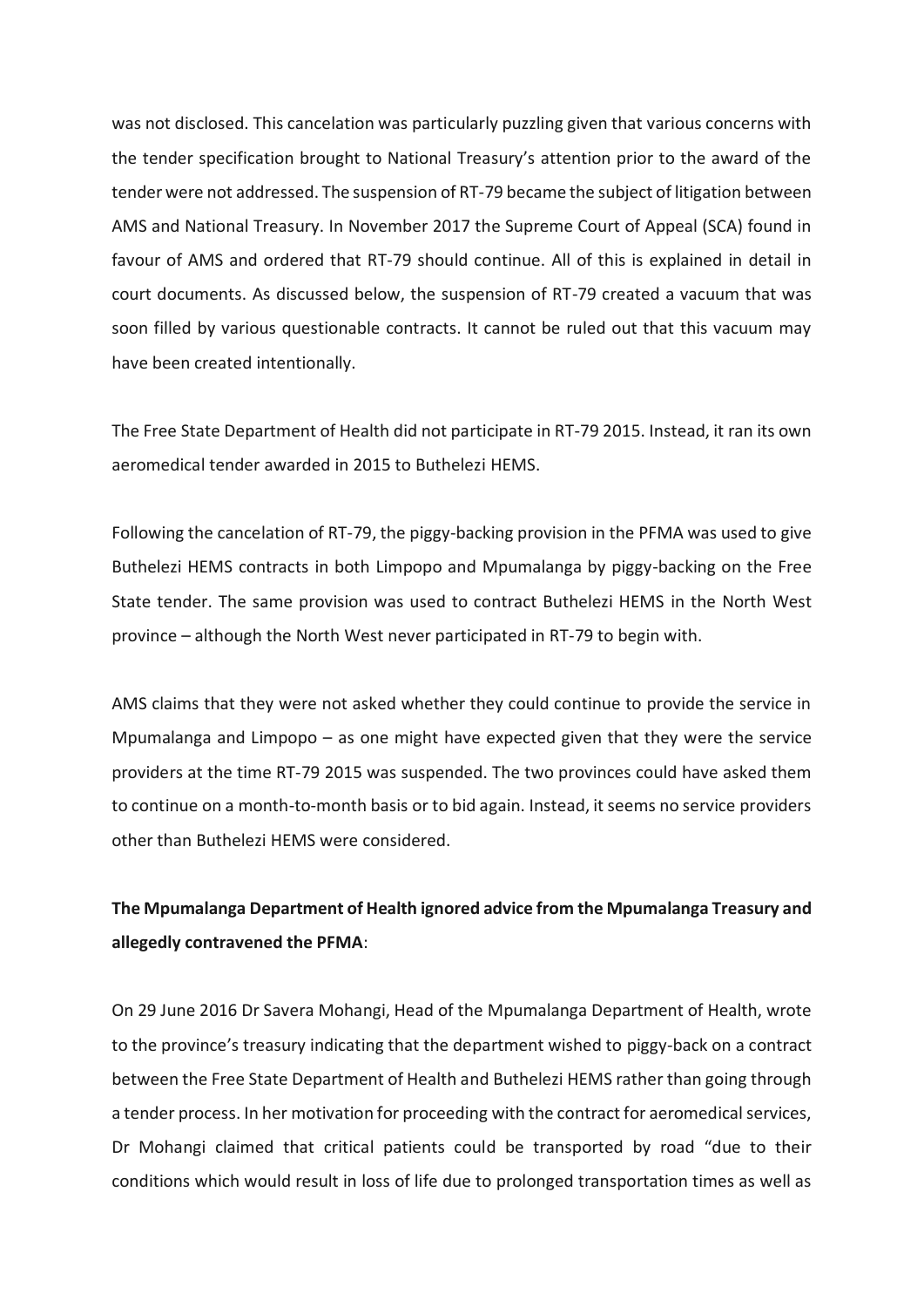the non-suitability of the road transport." She added that sourcing other service providers would take longer "as the services are required at such short notice." She did not explain in her letter why the department opted against continuing with the existing AMS service on a month-to-month basis until the issues around RT-79 could be sorted out.

Dr Mohangi also did not wait for provincial treasury to give the green light before setting things in motion. On the same day as writing to treasury, Dr Mohangi also wrote to Dr David Motau, Head of the Free State Department of Health requesting to participate in their tender for aeromedical services. A week later on 4 July 2016, Dr Motau wrote a one paragraph letter to HALO Aviation and Buthelezi HEMS asking if they "[were] willing and in a position to render the same aero medical service in the Mpumalanga Province at the same terms and conditions as per current contract for the remaining period ending 30/09/2018." HALO Director Ryan Horsman responded to Dr Motau in a one paragraph letter expressing their "willingness, capability and acceptance to render same service [sic] to Mpumalanga Department of Health."

However, Nombedeso Nkamba, Head of the Mpumalanga Treasury, wrote back to Dr Mohangi on 6 July 2016 clearly stating that the PFMA only allowed for month-to-month contracts in such cases up to a maximum of six months. Her letter leaves no doubt that the proposed three year contract was not in line with the PFMA. This advice was ignored and Dr Mohangi went ahead with the awarding of a three-year contract to Buthelezi HEMS. In her letter to Thapelo Buthelezi, Director of Buthelezi EMS and HEMS, she stated, "It is with pleasure to inform you that HALO Aviation (Pty) Ltd & Buthelezi HEMS/Trading at Buthelezi EMS is the successful bidder to supply and deliver the undermentioned item(s) to the Department." She requested that they assume their services on 11 July 2016. While Dr Mohangi refers to a "successful bidder," it should be noted that there was no bid process for the Mpumalanga contract. Spotlight wrote about this in an article in 2018.<sup>7</sup>

<u>.</u>

[ambulance-company/](https://www.spotlightnsp.co.za/2018/04/20/mpumalanga-department-health-broke-rules-controversial-ambulance-company/)

 $<sup>7</sup>$  Low, Marcus and Anso Thom. "Health4Sale Part 3: Mpumalanga department of health broke rules for</sup> controversial ambulance company." Spotlight NSP, April 20, 2018. [https://www.spotlightnsp.co.za/2018/04/20/mpumalanga-department-health-broke-rules-controversial-](https://www.spotlightnsp.co.za/2018/04/20/mpumalanga-department-health-broke-rules-controversial-ambulance-company/)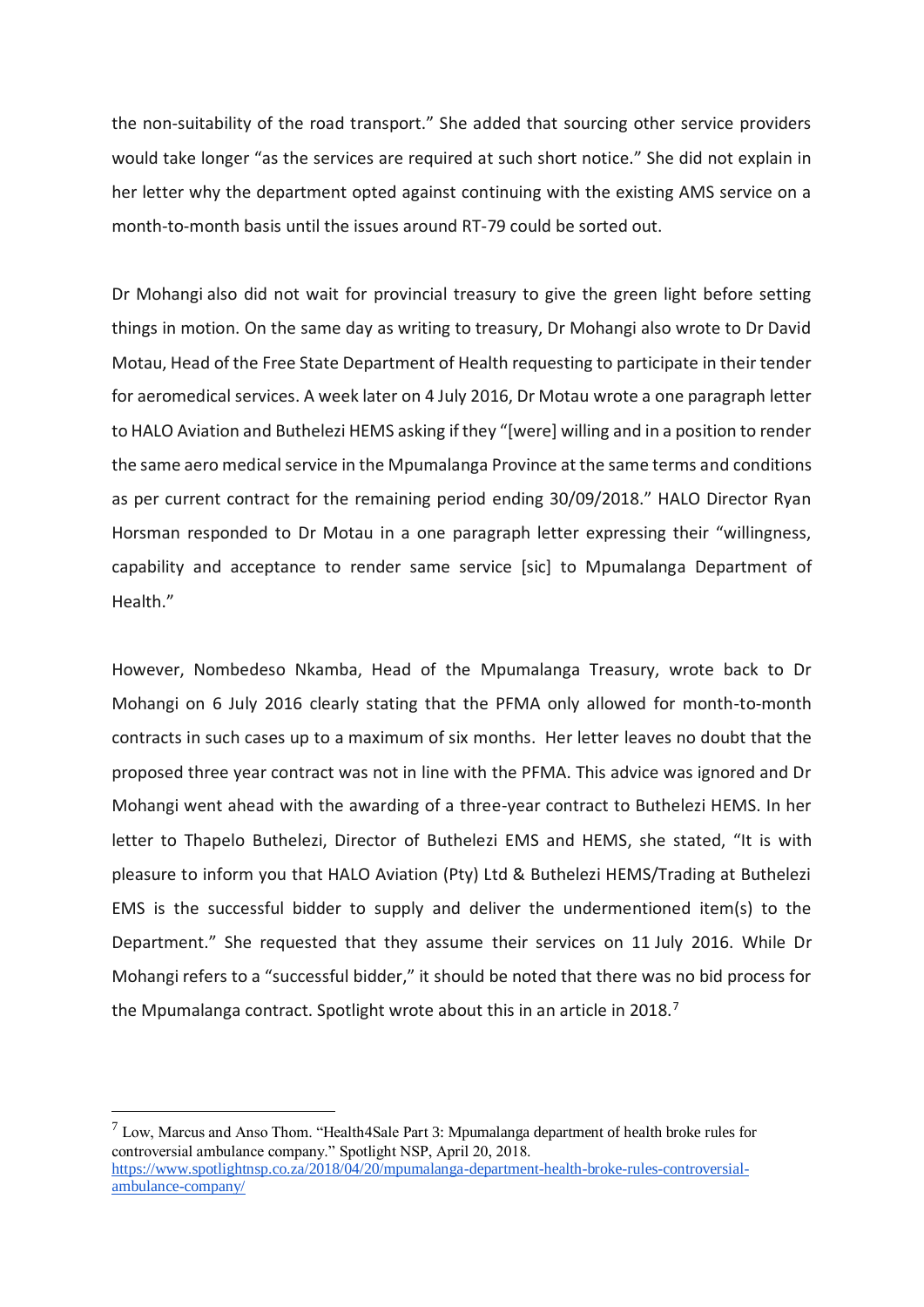### **Limpopo:**

<u>.</u>

Limpopo, like Mpumalanga, did not continue with the AMS service when RT-79 2015 was suspended but instead appointed Buthelezi HEMS in terms of the piggy-back provision.

After the SCA judgement of November 2017 ordering the reinstatement of AMS, the Limpopo Department of Health did not reinstate AMS.

In May 2018 the North Gauteng High Court ordered the Limpopo Department of Health to comply with the SCA order and to reinstate AMS.<sup>8</sup>

Taken as a whole, the two ground ambulance and four aeromedical contracts awarded to Buthelezi EMS/HEMS from 2013 to 2017 are riddled with irregularities and questionable decisions. While some aspects of this are the subject of Hawks, National Treasury, and Special Investigating Unit investigations and litigation, we are not aware of any investigative process attempting to connect all the dots as to how four provinces and National Treasury's actions over a period of time benefited one company at the expense of others and the quality of service delivery. Several attempts by Spotlight to obtain a substantive response from National Treasury on any of these matters have failed. Of the various investigations, we understand the SIU investigation to be the broadest – it covers the ground ambulance contracts with the Free State and North West and the aeromedical contract with the Free State. We do not know whether it covers the piggy-backing aeromedical contracts in Limpopo, Mpumalanga and the North West.

Spotlight has also received multiple accounts by whistle-blowers describing how the growth of Buthelezi EMS was enabled by specific persons in the Free State Department of Health. We are willing to facilitate confidential access to some of these allegations.

<sup>8</sup> Low, Marcus and Anso Thom. "Health4Sale: How the Limpopo Department of Health went rogue to protect Buthelezi HEMS." Spotlight NSP, May 18, 2018.

[https://www.spotlightnsp.co.za/2018/05/18/health4sale-how-the-limpopo-department-of-health-went-rogue-to](https://www.spotlightnsp.co.za/2018/05/18/health4sale-how-the-limpopo-department-of-health-went-rogue-to-protect-buthelezi-hems/)[protect-buthelezi-hems/](https://www.spotlightnsp.co.za/2018/05/18/health4sale-how-the-limpopo-department-of-health-went-rogue-to-protect-buthelezi-hems/)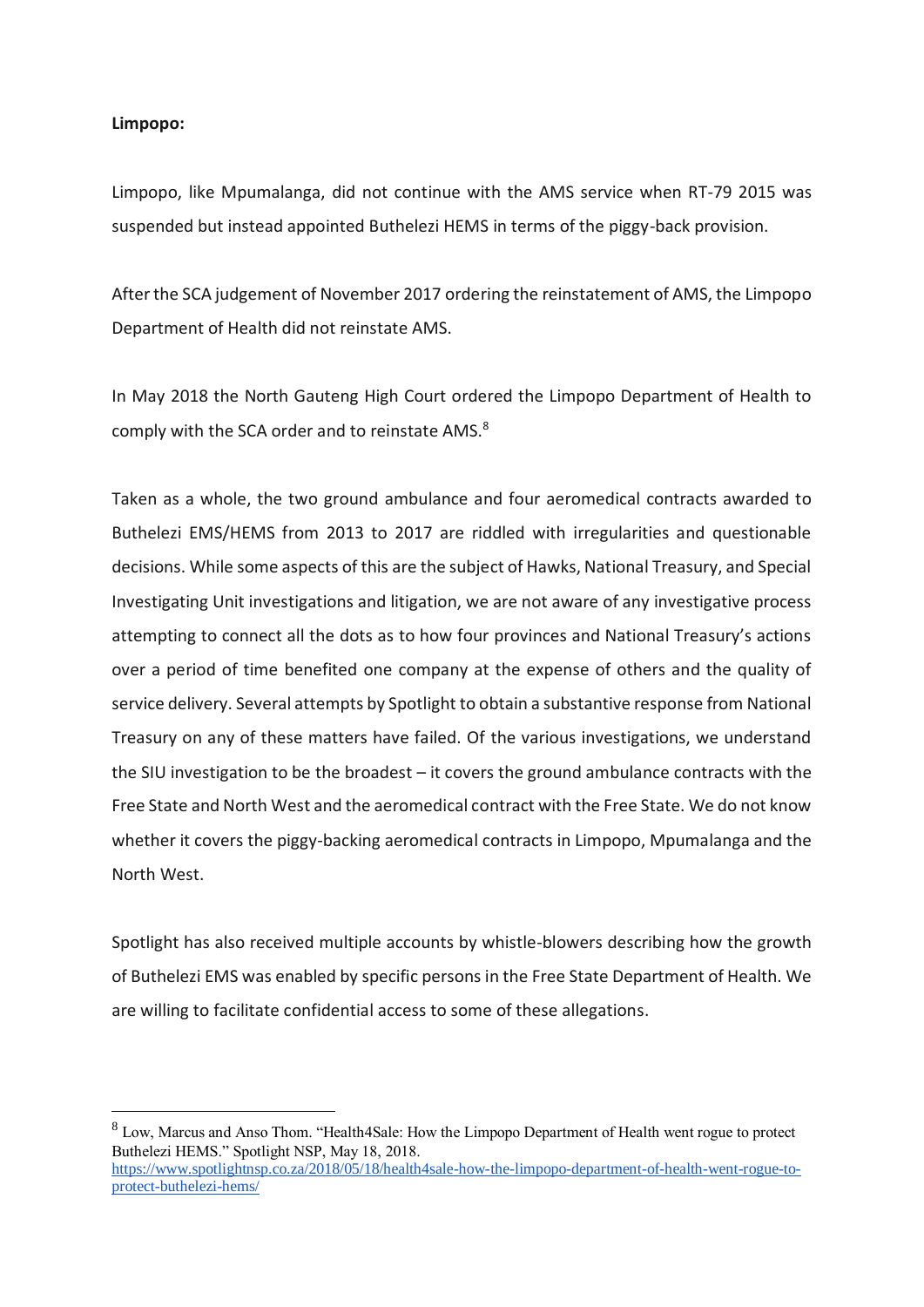### **A medical equipment contract with the company Mediquip Hub SA in the Free State**

The Free State Department of Health approved Mediquip SA Hub (Pty) Ltd as a supplier in line with a bid as part of DOH (FS) 45/15/16 for the supply, delivery, installation and commissioning of various medical equipment. Mediquip scored the bulk of a bid which also awarded parts of the contract to other companies.

A whistle-blower doctor made contact with Spotlight claiming that Mediquip was supplying sub-standard equipment which either broke soon after being installed or was so inferior that it could not be used. The tender in question was awarded in August 2016 to Mediquip SA Hub for a five year period.<sup>9</sup> The Free State Department of Health confirmed in 2018 they had already paid Mediquip over R100 million under this tender in the less than two year span that the tender had been running. The tender runs until 2021.<sup>10</sup>

An anaesthesia work station is supplied by Mediquip at a cost of R905 000 and an anaesthesia machine at R505 200 per unit. A government medical equipment procurement expert from another province said that some of the Mediquip equipment prices were low and that he would have been immediately concerned if he saw the prices. He said he would have been very nervous if these prices were quoted to him. Theatre tables for orthopaedics are supplied at about R433 000 per bed, about half of what a good quality bed in the state would cost, according to the procurement expert.

The Department has refused to provide Spotlight with copies of the specifications for the tenders awarded to Mediquip and also refused to share the service-level agreements between the Department and Mediquip. In both cases they said: "The Department can only provide you with the information required if procedure in terms of Access to Information Act is followed."

<https://www.spotlightnsp.co.za/2018/05/16/health4sale-safety-concerns-at-free-state-hospitals/>

1

<sup>&</sup>lt;sup>9</sup> Low, Marcus and Anso Thom. "Health4Sale: Free State – Multi-million Rand contract delivers dodgy medical equipment." Spotlight NSP, May 16, 2018.

 $10$  Low, Marcus and Anso Thom. "Health4Sale: More dodgy equipment supplied to the Free State." Spotlight NSP, October 19, 2018. [https://www.spotlightnsp.co.za/2018/10/19/health4sale-more-dodgy-equipment](https://www.spotlightnsp.co.za/2018/10/19/health4sale-more-dodgy-equipment-supplied-to-the-free-state/)[supplied-to-the-free-state/](https://www.spotlightnsp.co.za/2018/10/19/health4sale-more-dodgy-equipment-supplied-to-the-free-state/)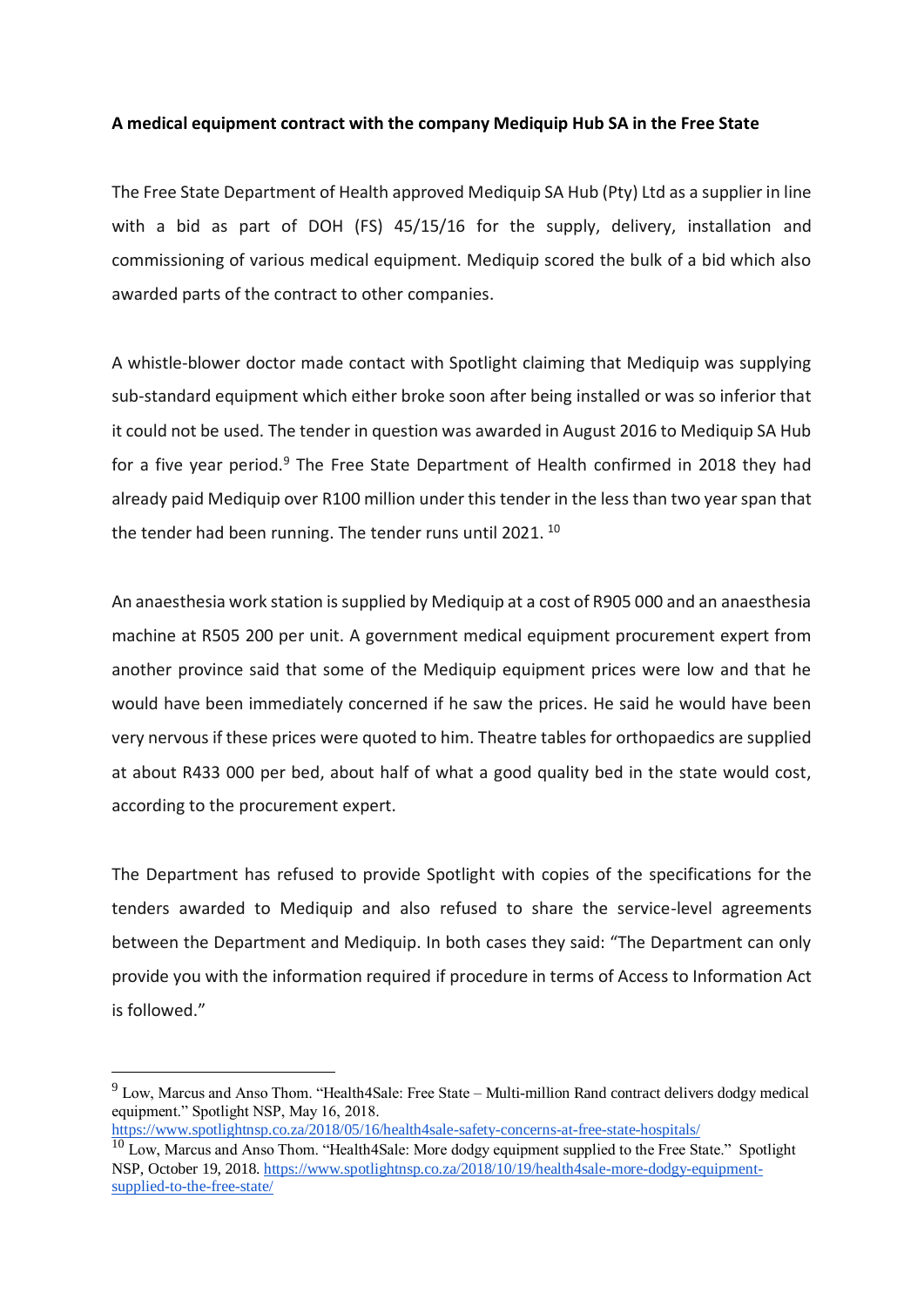Mediquip appears to be a relatively small company, employing only 10 people. Until recently they had no online presence, although their lawyer claimed that a "new website is under construction and will be operational in due course." A rudimentary website has now been published. The Free State Department of Health also indicated that they have no plans to cancel the tender.

The two local directors of Mediquip are George Sebulela and Bernard Tefetso Phitsane. The other Mediquip directors listed in the CIPC database are Qinwei Ji, Lizhong Qiang and Feng Zhou. According to CIPC records, Phitsane became a director of Mediquip in March 2015, six months after he left the board of the Free State Development Corporation. While Mediquip was founded in 2012, all signs indicate that activity only started in 2015 when Phitsane and Sebulela joined and the company. Phitsane is also listed as a director of Dinaka Trading 5 CC, a company of which Ace Magashule is a former director and his son Tshepiso Magashule is still listed as a director. Speaking through his lawyers, Phitsane denied ever having been in business with Ace Magashule, in apparent contradiction of CIPC records.

Phitsane was on the board of the Free State Development Corporation from July 2012 to October 2014. In the 2014/2015 Annual report of the FDC, Mediquip is listed as one of the FDC's pipeline projects. The FDC describes Mediquip as a company that manufactures medical equipment, employs 200 people and has an estimated value of R500 million. As it turns out, Mediquip's main business would not be manufacturing, but importation of medical equipment from China.

Phitsane is married to Nelisiwe Phitsane who is the Chief Director of Supply Chain Management and Asset Management in the Free State Department of Health. According to Mr Phitsane this relationship was disclosed when bids were submitted to the Free State Department of Health. The department confirmed this to Spotlight. Phitsane on several occasions promised to share the disclosure form which had to be submitted as part of the tender application, but failed to do so. Free State Health Department spokesperson Mondli Mvambi said any queries would have to "follow procedures in terms of access to Information Act."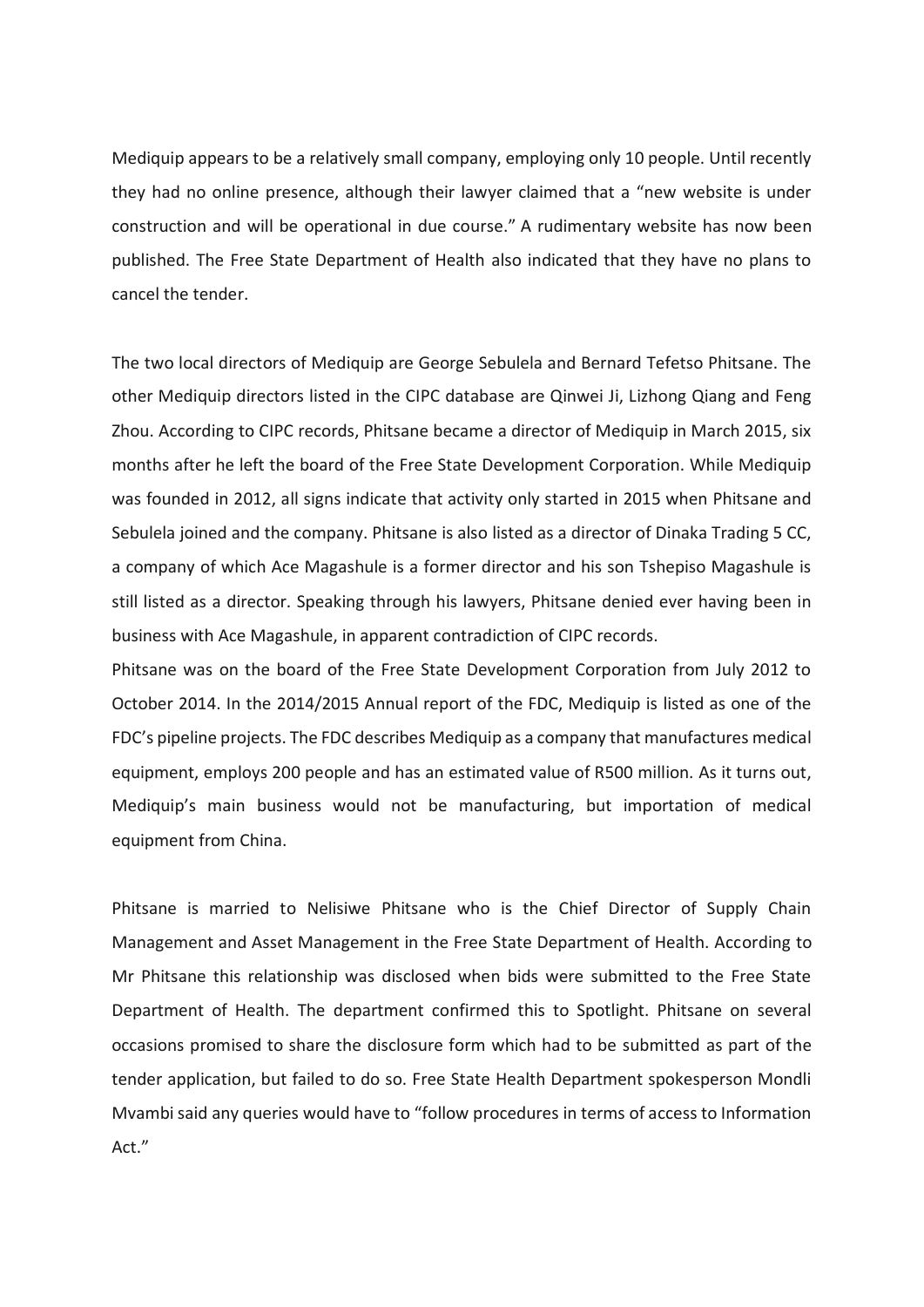In April 2016, a few months before being awarded the medical equipment tender, the Free State tender bulletin announced Mediquip was awarded their first major tender in the province. This tender was for the provision of mobile medical units (a kind of mobile clinic), or "China buses" as they are commonly referred to in the province. The Department indicates that they paid Mediquip just over R70 million under this tender for six of these mobile medical units (thus adding up to close to R12 million per unit). While the announcement was made in April 2016, this tender was in fact already awarded in October 2015. In all other cases where Spotlight looked at the award of tenders, the award was announced the next month and not six months later. The Free State Department of Health failed to respond to a question on why the announcement was delayed. The October 2015 date is also only half-a-year after Phitsane and Sebulela became directors of Mediquip.

Mobile medical units in the Free State and North West have made headlines in recent years following exposés about contracts being awarded to the Gupta-linked company Mediosa (also trading as Cureva and Dinovert). Mediosa was awarded their Free State mobile medical unit tender in April 2016. When asked to explain the different roles of Mediosa and Mediquip, the Free State Department of Health explained: "Mediquip SA Hub (Pty) Ltd is contracted for the supply and delivery of the Medical Mobile Units (outright purchase) while Mediosa is contracted for the provision of the primary healthcare services using a Mobile Medical Unit." Mediquip denies having any link to Mediosa.

Whistle-blowers reported that newly purchased theatre beds were breaking in Free State hospitals within months of installation, making it hard to perform critical surgery. They said the department had bought entry-level equipment from China through Mediquip. The mechanism that was supposed to get the tables to move up and down and tilt broke within weeks.

At one hospital, a height-adjustable orthopaedic theatre bed got stuck on a too high setting, forcing doctors to stand on benches while operating. In other cases, newly installed theatre lights were too low, resulting in some of the theatre personnel often knocking their heads while performing surgery. Doctor said the beds were standing in the passage and were used only a few times before they literally buckled. The department eventually sent additional beds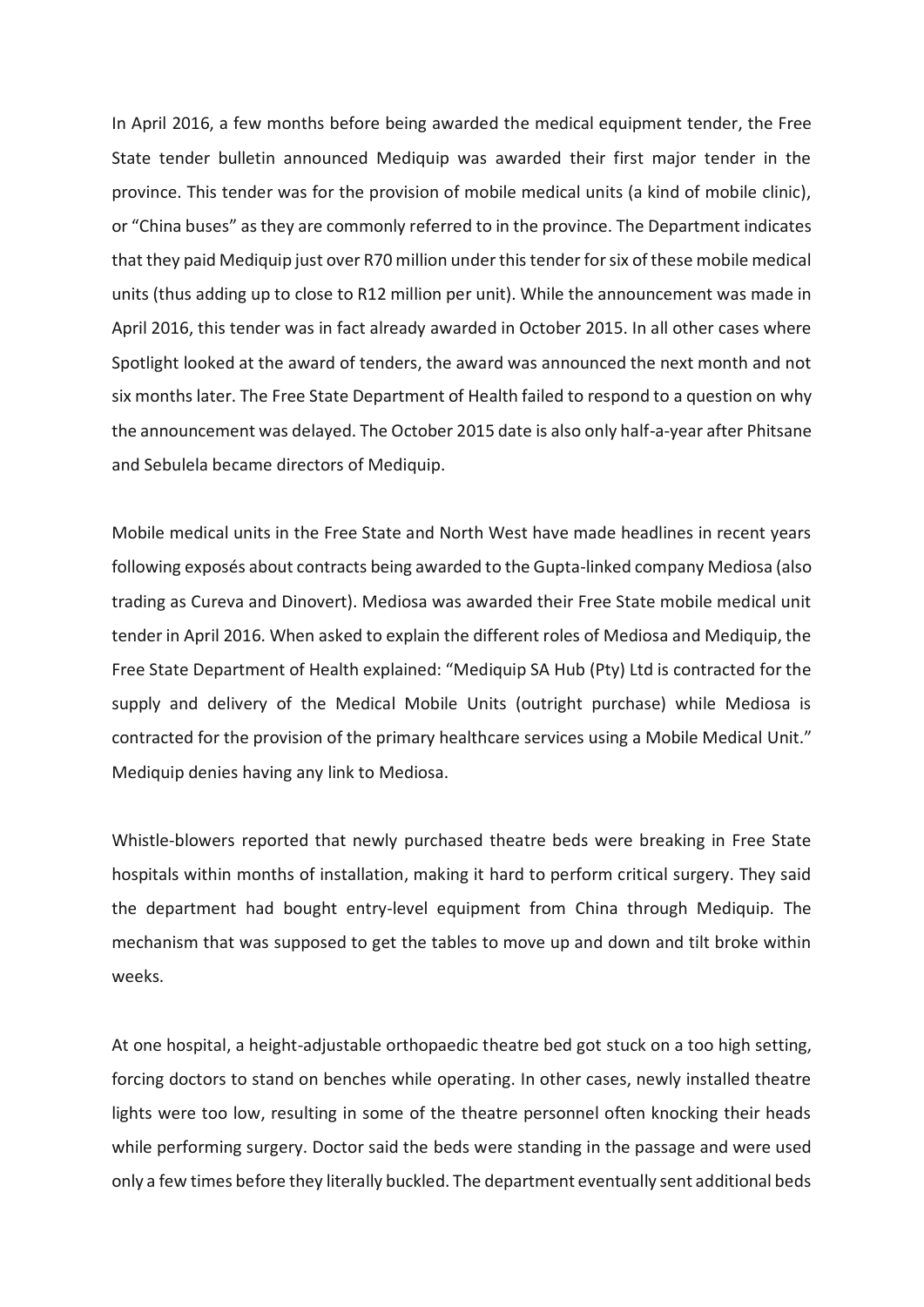to replace some of the broken beds, but these had exactly the same mechanism. It was reported that the broken beds were dumped in the hospital passages and storerooms and replaced by the same Chinese brands after six months.

Anaesthetists also refused to use new anaesthesia machines as the equipment was viewed as sub-standard. The newly purchased anaesthesia machines gathered dust because anaesthetists were not willing to use the machines as they were missing components and various alarms did not work. Anaesthesia machines typically have multiple components and a sophisticated set of alarms to ensure that nothing goes wrong while a patient is under anaesthesia. While allegations were that the anaesthesia machines remained unsafe to use, Mediquip said in response that this was not the case and that their machines were certified by internationally recognised accreditation authorities. "As regards the missing components, No components are missing, as all equipment is delivered fully functional and operational, there are additional components requested by the institutions and supplied accordingly from time to time," they said through their lawyers. However, whistle-blowers confirmed many months later that the machines were still standing idle.

The Free State Department of Health acknowledged these concerns in media reports, saying "The department is aware of the complaints relating to theatre beds and anaesthesia machine(s), the company is currently attending to the complaint to ensure compliance with the specifications."

Mediquip SA Hub responded to media questions through their lawyers: "I am unaware as to what standard has been employed by these doctors in the assessment that you mentioned. Our products are under warranty and any defective products are replaced at no cost."

In 2018, Mediquip also sent five mobile x-ray units to Pelonomi Hospital, but these had to be returned after a key part of the machines was too short, making it unusable and increasing the risk of radiation exposure for patients. Over and above the short columns, staff in the radiology department also discovered that the mobile X-ray machines, procured by the province at over R2,5 million each, had not been registered with a radiation control body and that Mediquip could not supply a compliance certificate.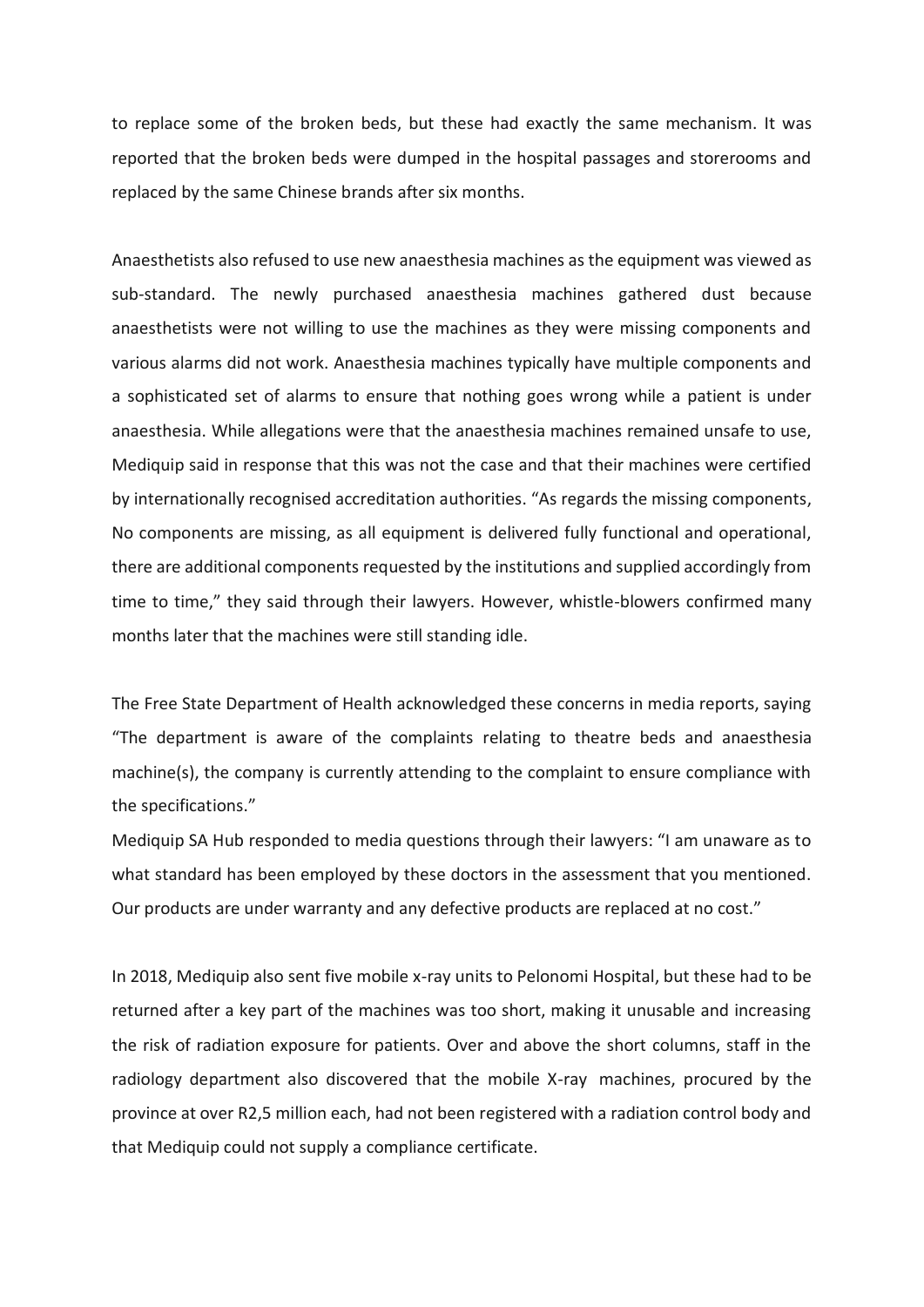We understand that the x-ray tube which is mounted on the unit column has to be a safe distance of no less than 120 centimetres from the patient for a supine/flat chest x-ray on an immobile patient. The patient is x-rayed either flat or sitting up in the bed. If the bed is fixed at a certain height then it is impossible to reach the required minimum distance. This means that if the column is too short, then the x-ray tube, which rotates around the column, will be too close to the patient. This problem leads to the contravention of a number of radiation standards such as over exposure of the patient to radiation and inadequate field of view for the radiologist. Each hospital or province should have a radiation inspection or control board that deals with compliance. This board would have to register the equipment and conduct periodic radiation inspections in each centre where x-rays are provided.

As a result of these equipment challenges, Free State hospitals were unable to attend to a long-waiting list in its orthopaedic department. Doctors reported that sub-standard equipment resulted in operations being delayed, thus making waiting lists longer. Substandard equipment undoubtedly harms staff morale and retention.

#### **Unlawful clinical trial and contract with the company ReGenesis in the Free State.**

In October 2016 the Free State Department of Health was set to spend tens of millions of Rands on unproven and potentially dangerous stem cell therapies for the treatment of muscoskeletal diseases in its orthopaedic knee patients at two hospitals. The treatment was run by a private company called ReGenesis Biotechnologies and was started on 1 June 2016.

A whistle-blower sent SECTION27 the service level contract between the Free State Department of Health and ReGenesis Biotechnologies (Dr Wian Stander) which indicated that the service would be provided in Pelonomi hospital in Bloemfontein and Boitumelo hospital in Kroonstad. The department would pay R30 000 per client, with a guaranteed supply of one thousand patients per year. This adds up to R30-million per year and R90-million over the three years of the contract.

In the same week in which they were alerted, the then Medicines Control Council (MCC) (now the South African Health Products Regulatory Authority) spended the unlawful stem cell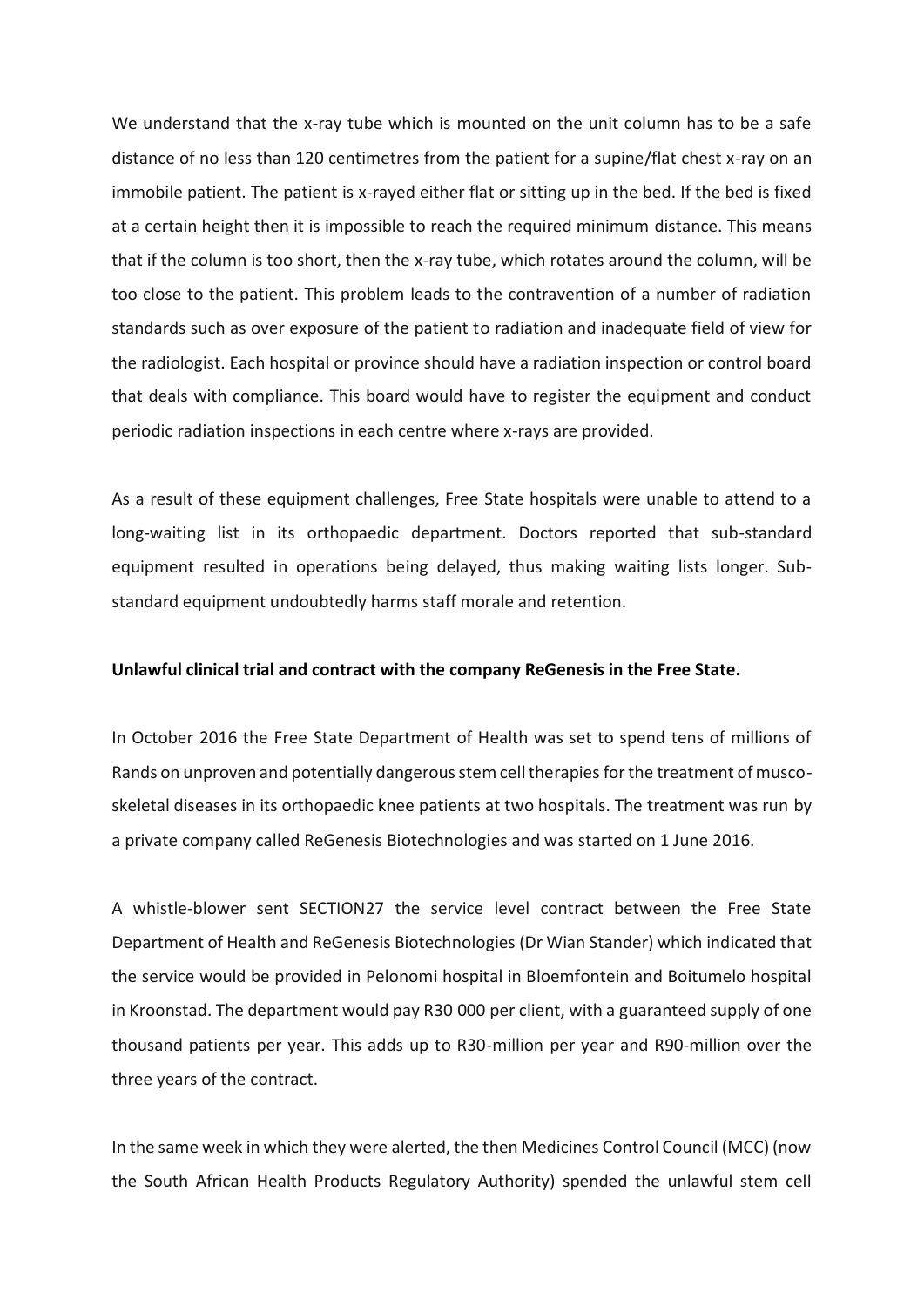experimentation at Pelonomi (a state hospital in Bloemfontein) being conducted under the leadership of Dr Wian Stander. MCC Chairperson Professor Helen Rees confirmed that inspectors had been to the Pelonomi site."Our concern was that the service level agreement made reference to medicines, injections and therapeutic research," Rees told Spotlight.

She said the informed consent documents referred to the patients giving permission for stem cell therapy, permission for stem cells to be removed, concentrated and re-injected and for their stem cells to be given to another person." She raised the following concerns:

- "This is not a proven therapy and we were concerned about the reference to research as well as the fact that stem cells will be given to other persons. This led to questions whether this was in fact a clinical trial and if it was, the MCC has not given permission for it to be conducted," Medical research that has not been approved by the regulator is unlawful in South Africa.
- "We have asked Dr Stander to stop enrolling patients and now await a response to the information we have requested from him," Rees said, adding that, "injecting anything into a patient comes with risk as you always run the risk of introducing infection."

After Spotlight indicated it would be going public, the Free State Department of Health, cancelled its contract with ReGenesis Biotechnologies and Dr Stander. HOD Dr David Motau announced the cancellation shortly after a set of questions were sent by the media alluding to the involvement of the Health MEC Dr Benny Malakoane.

Spotlight sent the then MEC's office a number of questions and delayed going to print at the time as Malakoane's spokesperson Mondli Mvambi requested that he be given time to investigate. Mvambi later sent an email stating the following: "Our response to all your questions is that after careful consideration, the Free State Department of Health has decided to cancel the ReGenesis Biotechnologies contract with immediate effect. We will not comment any further on this contract as it is now sub judice." Mvambi would not explain at the time why the case was now sub judice.

There are a number of important details of the contract to note: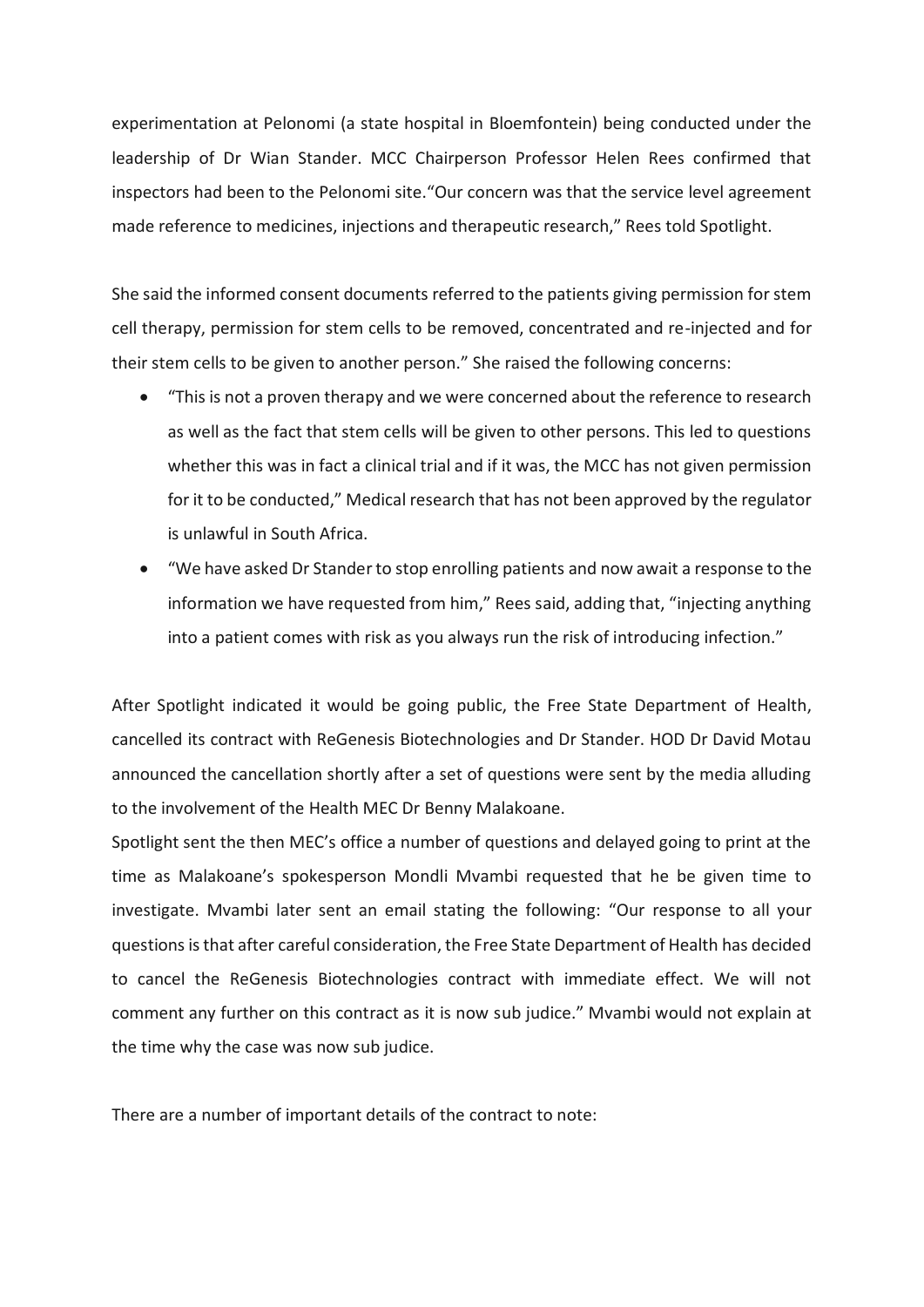- The contract states that ReGenesis "shall provide the department with the clinical governance and treatment protocols at the onset of the service on 1 June 2016."
- The contract also states that the Free State Department of Health and ReGenesis would establish a project management committee consisting of the MEC of Health as Chairperson as well as the CEOs of Pelonomi and Boitumelo hospitals, COOs and representatives from ReGenesis. It reveals that the committee shall meet monthly for the duration of the Agreement to "track progress, resolve pertinent matters to the effective and seamless treatment of patients".
- The contract states that this agreement would run until 30 June 2019 with the department in essence guaranteeing 1 000 patients per annum, paying ReGenesis R30 000 for each treatment. There is provision in the contract for ReGenesis to motivate for treatment in excess R30 000. The contract also stipulates an upfront payment of a percentage of the cost of the three year contract, which also makes provision for a price increase after the first year. The Department also undertakes in the contract to supply ReGenesis with all consumables required.

### **Stem cell therapy for knee problems:**

<u>.</u>

Substantial research is being done around the world into various stem cell therapies including for the treatment of arthritis and osteoarthritis of the knee. A search of the literature however shows no evidence from phase III trials indicating that any form of stem cell therapy is safe and effective for the treatment of knee problems. With few exceptions, medical treatments are only approved for use in humans once compelling evidence is available from phase III trials.

In the case of stem cell therapies caution is particularly important given some reported cases of tumour formation associated with such treatments. In a recent letter in the New England Journal of Medicine<sup>11</sup> doctors warn against the risks associated with unproven stem cell treatments. Outlining a specific case, they write: "This case and others in which tumours

<sup>&</sup>lt;sup>11</sup> Berkowitz, Aaron L., Michael B. Miller, Saad A. Mir, Daniel Cagney, Vamsidhar Chavakula, Indira Guleria, Ayal Aizer, Keith L. Ligon, and John H. Chi. "Glioproliferative lesion of the spinal cord as a complication of "stem-cell tourism"." *New England Journal of Medicine* 375, no. 2 (2016): 196-198. <https://www.nejm.org/doi/full/10.1056/NEJMc1600188#t=article>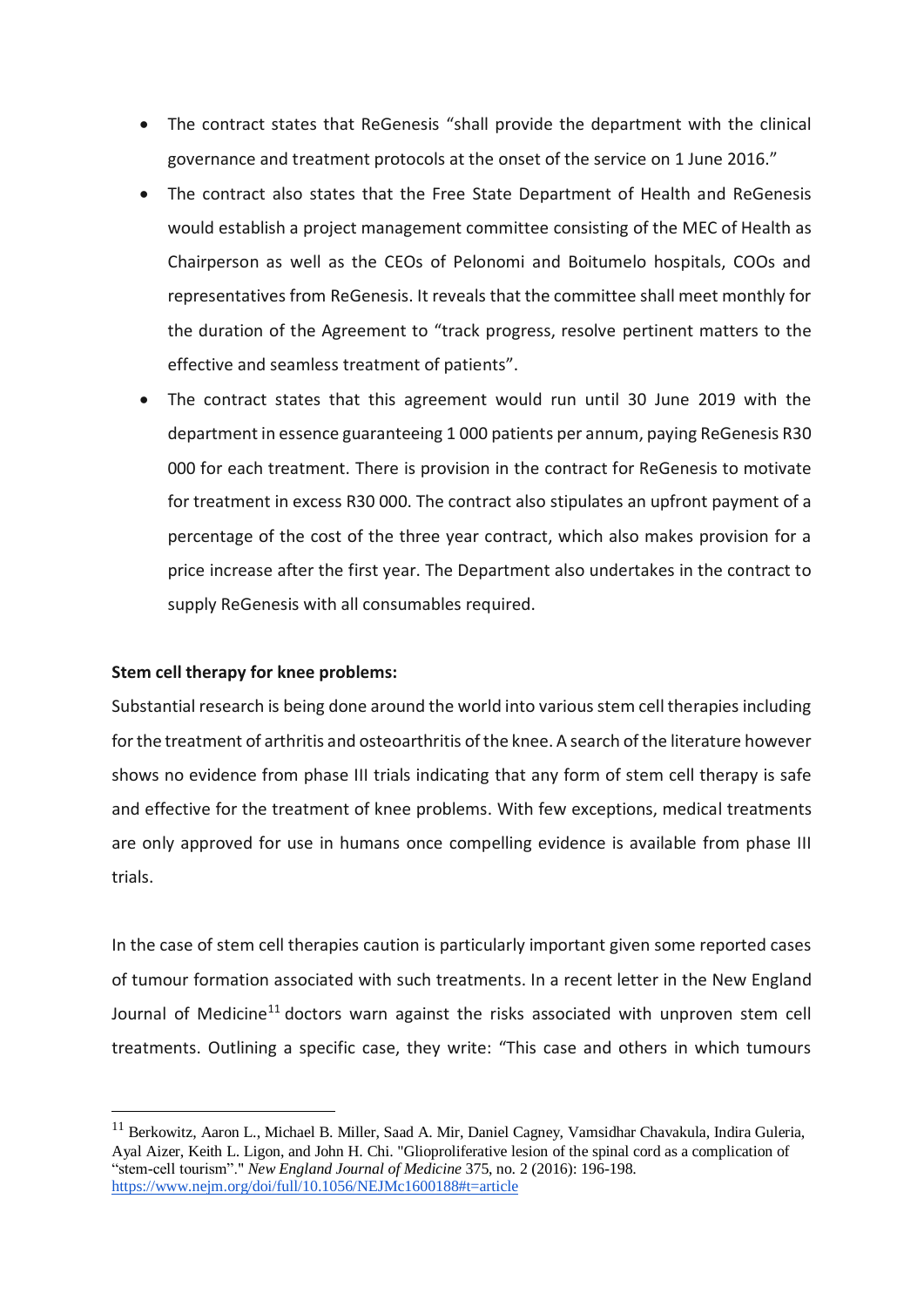have developed in the context of stem-cell tourism (a trend in which patients travel for the purpose of obtaining therapy) illustrate an extremely serious complication of introducing proliferating stem cells into patients."

The United States Food and Drug Administration has warned consumers<sup>12</sup> against using unregistered stem cell therapies. They have also sent warning letters<sup>13</sup> to companies providing certain kinds of stem cell therapies and in 2012 won a court caseagainst the company Regenerative Sciences in which the court affirmed the FDA's authority to regulate stem cell therapies that make use of a patient's own cells.<sup>14</sup>

Spotlight has published various reports on the shocking state of orthopaedic services in the Free State.<sup>15</sup> Yet, the province was prepared to spend millions on an untested, unlawful intervention in the context of a shortage of money for basic orthopaedic services. This is deeply problematic.

### **Various other contracts and cases of concern in various provinces.**

In addition to the above cases, we also wish to draw the commission's attention to a number of other cases of alleged corruption. We mention these cases more briefly, since we either have less direct information about these cases, or other entities have investigated these cases in more detail than we have.

### **Systemic issues identified in our work**

1

<sup>&</sup>lt;sup>12</sup> Food and Drug Administration. "FDA Warns About Stem Cell Therapies." FDA.gov. November 16, 2017. <https://www.fda.gov/consumers/consumer-updates/fda-warns-about-stem-cell-therapies>

<sup>&</sup>lt;sup>13</sup> Food and Drug Administration. "Warning Letter: Irvine Stem Cell Treatment Center." FDA.gov. December 30, 2015. [https://www.fda.gov/inspections-compliance-enforcement-and-criminal-investigations/warning](https://www.fda.gov/inspections-compliance-enforcement-and-criminal-investigations/warning-letters/irvine-stem-cell-treatment-center-12302015)[letters/irvine-stem-cell-treatment-center-12302015](https://www.fda.gov/inspections-compliance-enforcement-and-criminal-investigations/warning-letters/irvine-stem-cell-treatment-center-12302015)

<sup>14</sup> Cyranoski, David. "FDA's claims over stem cells upheld." *Nature*. July 27, 2012. <https://www.nature.com/news/fda-s-claims-over-stem-cells-upheld-1.11082>

<sup>&</sup>lt;sup>15</sup> Thom, Anso. "Return of the quacks." Spotlight NSP, December 6, 2016. <https://www.spotlightnsp.co.za/2016/12/06/return-of-the-quacks/>;

Ho, Ufrieda. "#Vote4Health: Still no end in sight to orthopaedic disaster in Free State." Spotlight NSP, March 25, 2019. [https://www.spotlightnsp.co.za/2019/03/25/vote4health-still-no-end-in-sight-to-orthopaedic-disaster](https://www.spotlightnsp.co.za/2019/03/25/vote4health-still-no-end-in-sight-to-orthopaedic-disaster-in-free-state/)[in-free-state/](https://www.spotlightnsp.co.za/2019/03/25/vote4health-still-no-end-in-sight-to-orthopaedic-disaster-in-free-state/)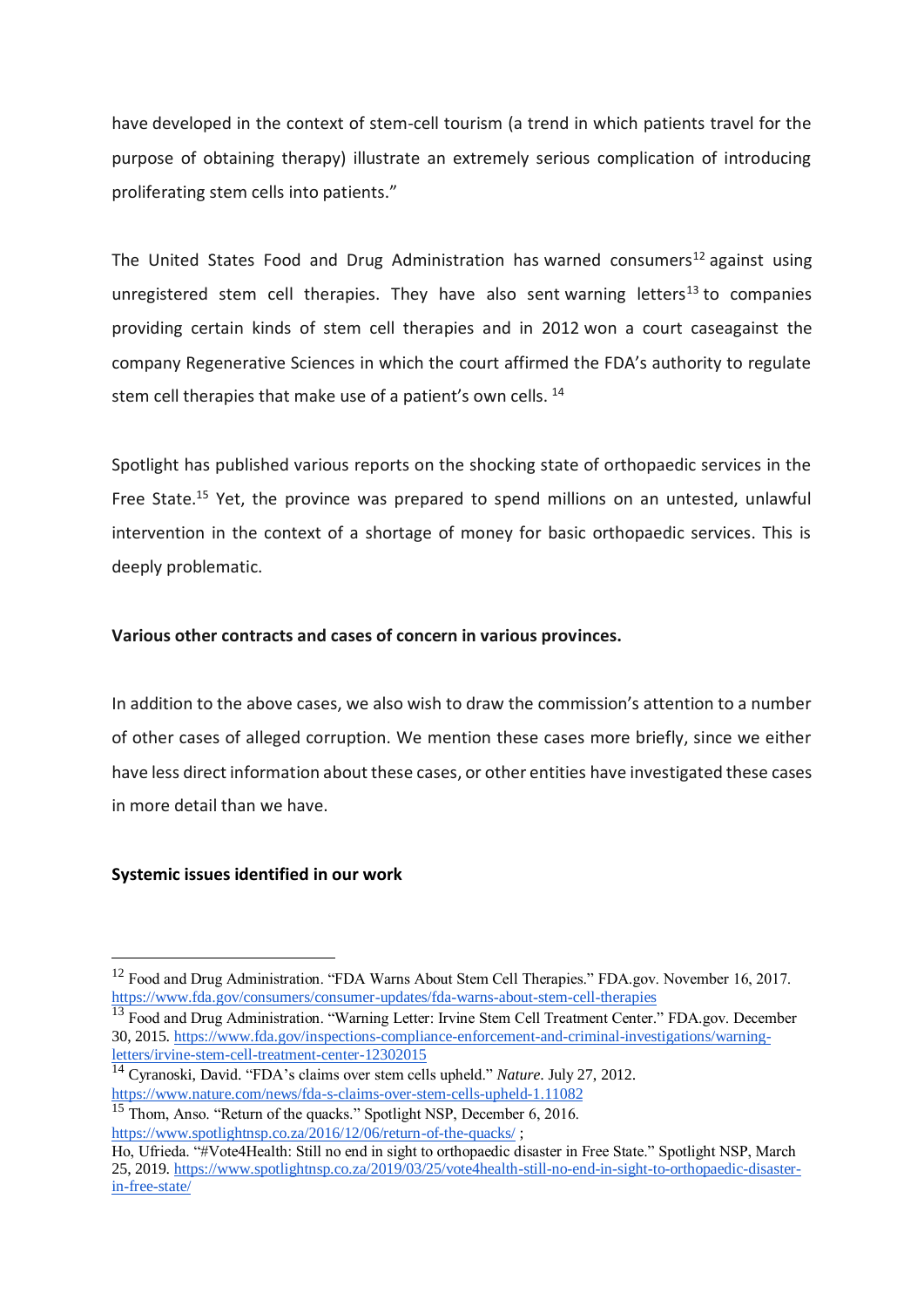We thought it would be useful to provide a list of some of the systemic issues we have come across in our work relating to corruption. While our observations are based mainly on our experience in a few provinces, we suspect these concerns are relevant to most provincial departments of health to a greater or lesser degree.

- Some whistle-blowers in provincial government feel they have no safe means to blow the whistle within government. They believe that what official channels exist have been compromised. They also have little faith in the Hawks at provincial level. Those who spoke to Spotlight mostly did so in desperation and as a last resort.
- Some whistle-blowers who resist corruption report intimidation. Others report being suspended or moved from their posts without reason.
- The real or perceived lack of accountability for corruption have been very demoralising for principled persons in provincial health departments who try to act within the law and in the public interest.
- In some cases deeply irrational appointments are made in provincial departments. We suspect that existing mechanisms to ensure that only appropriately qualified persons are appointed are insufficient.
- The lines between the role of the MEC for Health and the role of the Head of Department are often blurred. The over-reach of Premier's or MECs into the dayto-day running of provincial healthcare systems and the making of key appointments in provincial departments of health is a major vulnerability in our provincial healthcare systems.
- Provincial Treasuries are supposed to provide oversight over spending by Provincial Departments of Health. In some cases there appears to be no oversight provided, in other cases Treasury advice is simply ignored by health departments.
- There seems to be no accountability for poor financial management and poor compliance with the PFMA.
- It appears that in at least some cases, loopholes in the PFMA are being exploited to facilitate corruption.